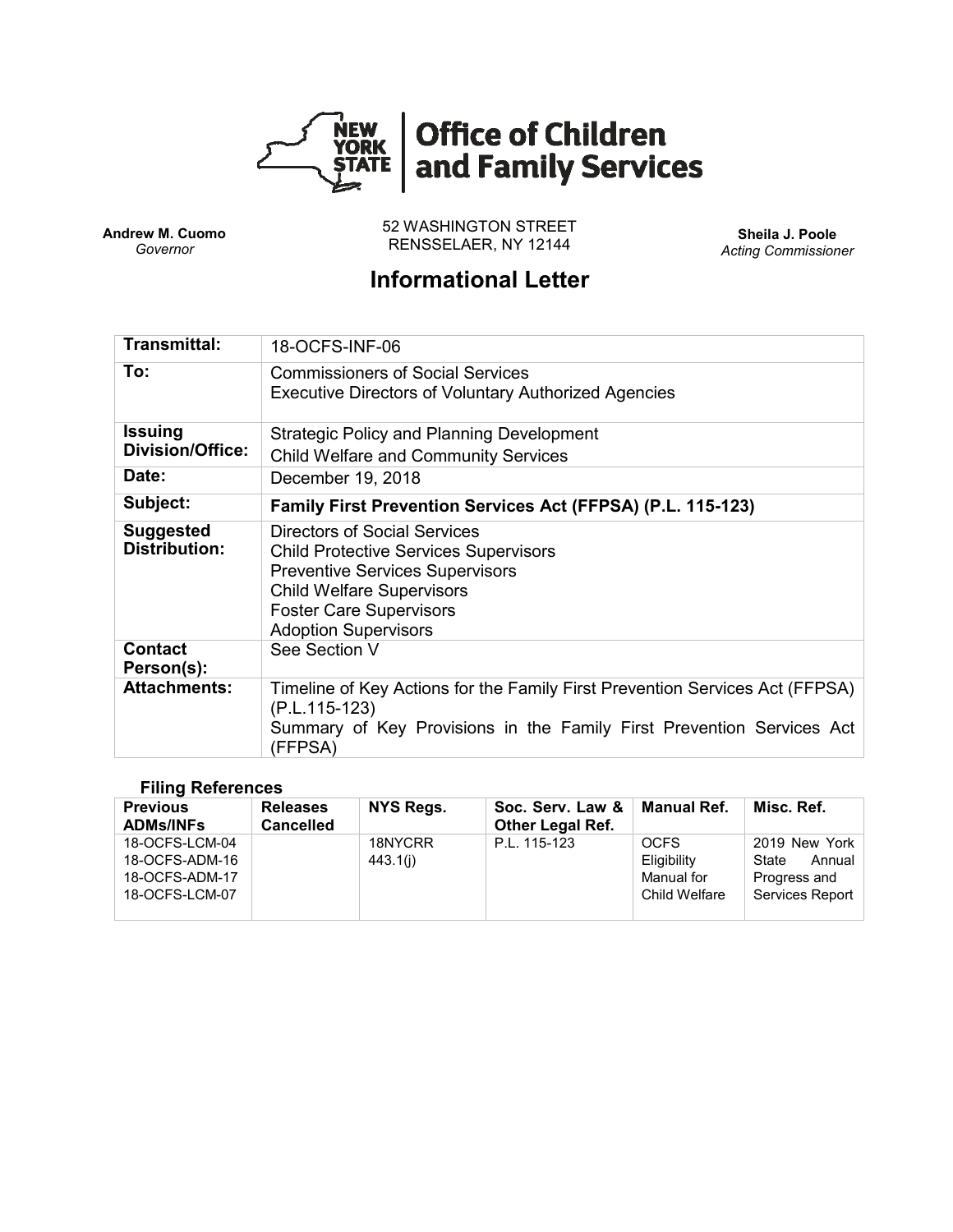| <b>Table of Contents</b>                                                                                                                                                                                             |  |  |  |
|----------------------------------------------------------------------------------------------------------------------------------------------------------------------------------------------------------------------|--|--|--|
|                                                                                                                                                                                                                      |  |  |  |
|                                                                                                                                                                                                                      |  |  |  |
|                                                                                                                                                                                                                      |  |  |  |
| A. Effective January 2018                                                                                                                                                                                            |  |  |  |
| 2.                                                                                                                                                                                                                   |  |  |  |
| B. Effective February 2018<br>Modifications to the John H. Chafee Foster Care<br>1.                                                                                                                                  |  |  |  |
| C. Effective October 2018<br>1. Title IV-E Payments for Children With Parents in Licensed<br>3. Tracking and Preventing Child Maltreatment Deaths  6<br>Criminal Record and Registry Checks for Adults Working<br>4. |  |  |  |
| D. Effective April 2019                                                                                                                                                                                              |  |  |  |
| E. Effective September 2021 (Pending Approval of Two-Year Delay)<br>2. Limit on Title IV-E Reimbursement for Youth Placed in<br>4.<br>5. Assurance of Nonimpact on the Juvenile Justice System 11                    |  |  |  |
| F. Effective October 2027                                                                                                                                                                                            |  |  |  |
|                                                                                                                                                                                                                      |  |  |  |
|                                                                                                                                                                                                                      |  |  |  |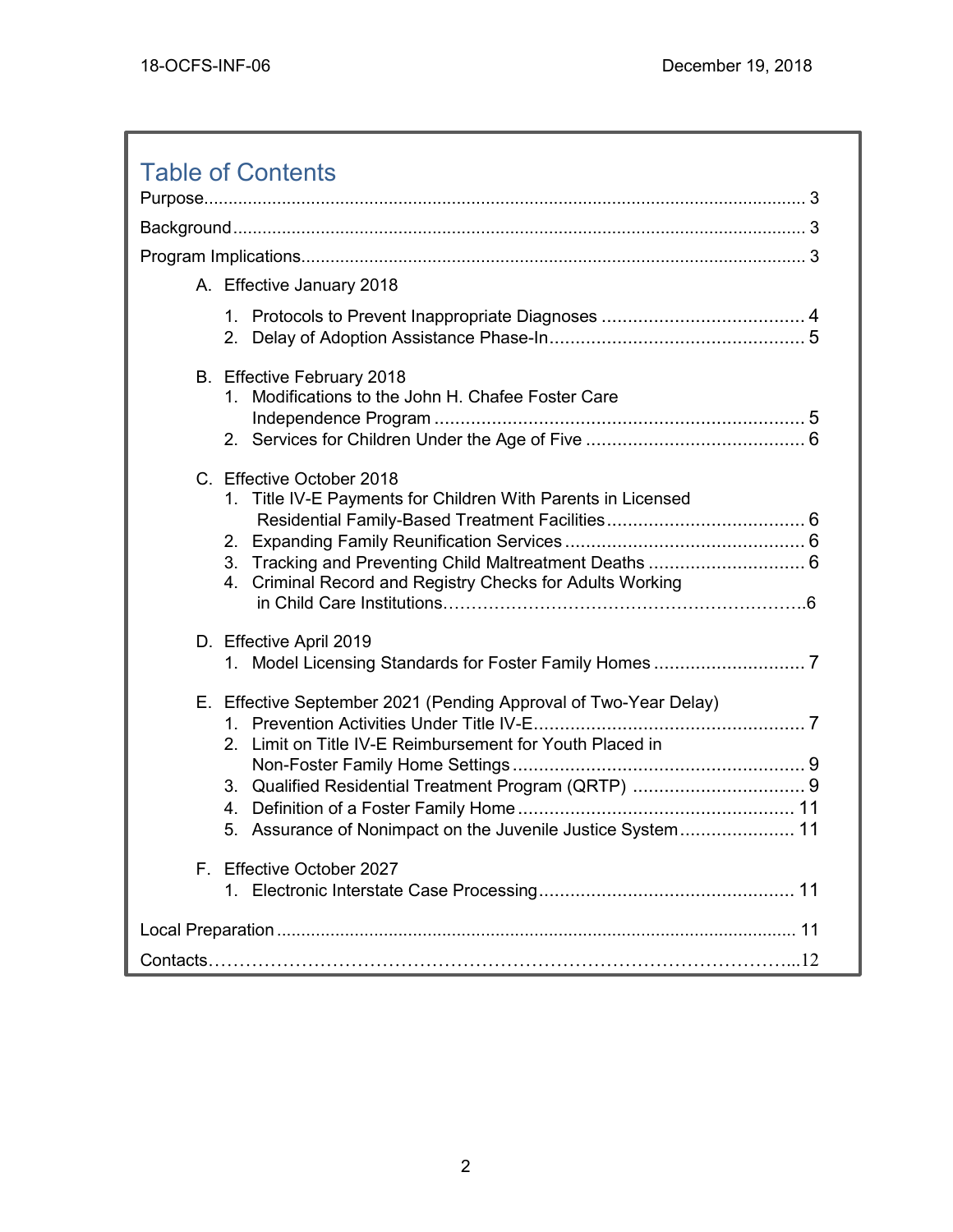# **I. Purpose**

This Informational Letter (INF) serves as an introduction to the Family First Prevention Services Act (FFPSA) for local departments of social services (LDSSs) and voluntary authorized agencies (VAs), and to outline key provisions that impact child welfare.

# **II. Background**

On February 9, 2018, President Trump signed the Bipartisan Budget Act of 2018 (P.L. 115- 123) into law, which includes the FFPSA. The FFPSA makes significant changes to various sections of Titles IV-E and IV-B of the Social Security Act (SSA) with the intent to keep children safely at home with their families and, when that is not possible, to utilize the least restrictive form of placement appropriate for the needs of the child.

FFPSA reforms federal financing to prioritize family based foster care over residential care by limiting federal reimbursement for certain residential placements. The FFPSA also incentivizes the use of prevention services by authorizing Title IV-E reimbursement for evidence based, time-limited preventive services for a specific population to prevent foster care placement or support the safety, permanency or well-being of the child. In addition, the FFPSA provides new federal funding opportunities for kin navigator programs. The FFPSA also provides additional support under Title IV-B, including the establishment of an electronic interstate case processing system.<sup>1</sup>

The New York State Office of Children and Family Services (OCFS) has reviewed the provisions of the FFPSA and has engaged partners throughout the state, including LDSSs, VAs, advocacy groups, and other state agencies, to implement a comprehensive plan that adheres to the time frames identified by the FFPSA. OCFS also conducted an informational webinar on the basic provisions of the FFPSA, which can be found at

<https://ocfs.ny.gov/main/fostercare/titleiv-e/FamilyFirst/familyFirst.asp>

Included in the program implications section below is a more detailed description of the FFPSA key provisions as well as the associated deadlines. This release reflects guidance received to date from the federal Department of Health and Human Services (DHHS), Administration on Children, Youth and Families (ACYF). OCFS expects to receive additional guidance from ACYF and will address such guidance in subsequent releases.

This INF serves as an introduction to the FFPSA and its impact on child welfare.

#### **III. Program Implications**

As OCFS continues to await federal guidance on various key provisions, New York State has requested a two-year delay. If granted by the federal government, the implementation dates for provisions including Title IV-E reimbursement for prevention services and the limitations on Title IV-E reimbursement for congregate care placements would be delayed until September 29, 2021. This delay would provide New York State the time necessary to implement the mandates of the FFPSA after final federal guidance is received.

 $\overline{a}$ <sup>1</sup> See 18-OCFS-ADM-17, *[Requirements for Use of the National Electronic Interstate Compact](https://ocfs.ny.gov/main/policies/external/ocfs_2018/ADM/18-OCFS-ADM-17.docx)  [Enterprise \(NEICE\)](https://ocfs.ny.gov/main/policies/external/ocfs_2018/ADM/18-OCFS-ADM-17.docx)*.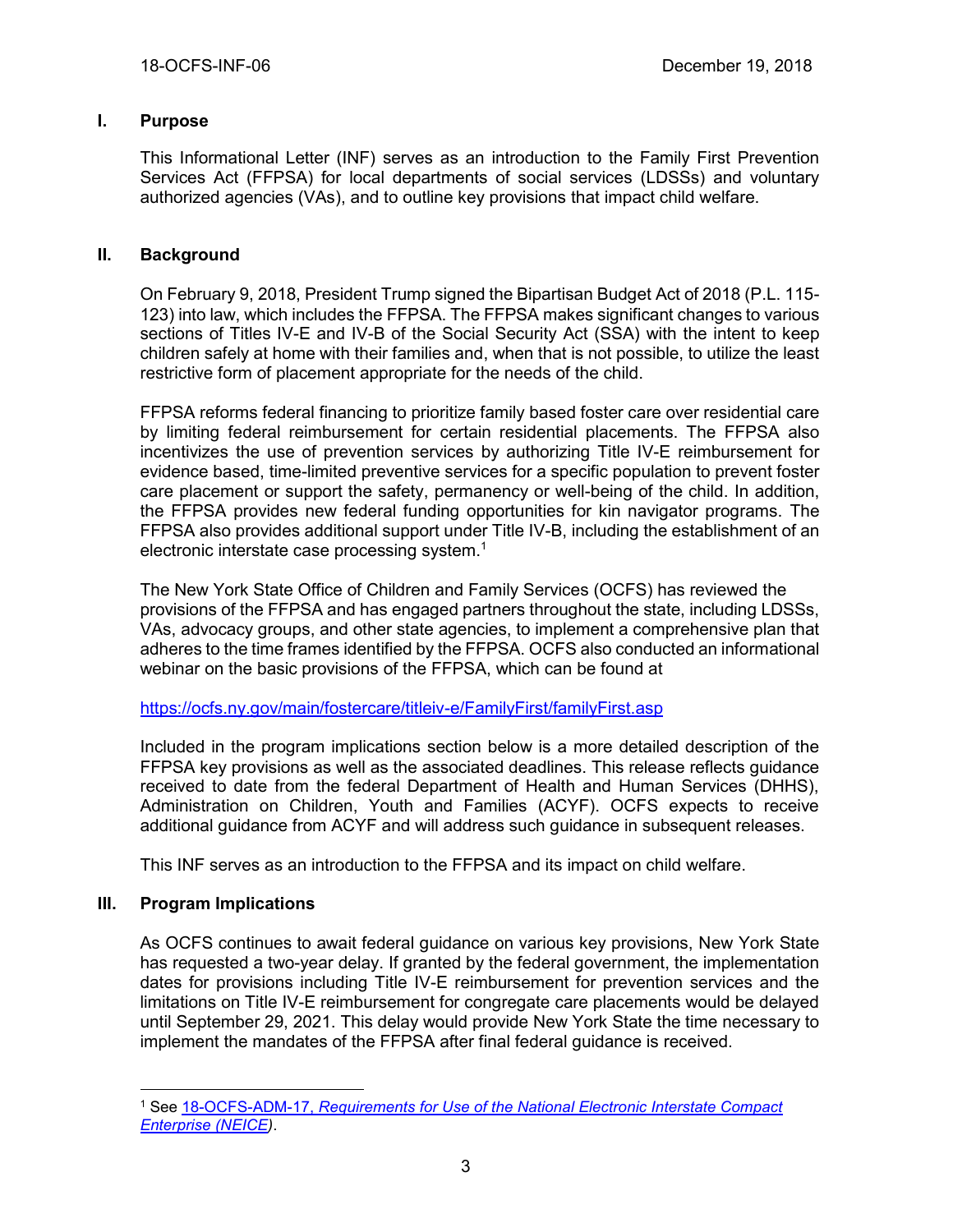Prior to the FFPSA, Title IV-E reimbursement was authorized only for foster care maintenance payments, administration, training, adoption assistance, and the Kinship Guardianship Assistance Program (KinGAP). The FFPSA allows, for the first time, Title IV-E funds to be used for preventive services and programs. Reimbursement is allowed for up to 12 months of mental health services, substance abuse treatment, or in-home parent skill-based training. The FFPSA defines who is eligible for services, and requires that services meet a specific evidence based threshold. Eligibility is discussed later in this document.

The FFPSA also reforms federal financing to prioritize family based foster care over residential care by limiting federal reimbursement for certain residential placements. Title IV-E reimbursement is limited to two weeks for placements in non-foster family home settings unless such setting is a Qualified Residential Treatment Program (QRTP). A QRTP is a congregate care setting that must meet specific requirements including an independent assessment of the need for such placement, trauma-informed model of care, and have onsite registered or licensed nursing or clinical staff who are available 24 hours a day and seven days a week. The QRTP requirements are discussed later in this document.

A non-foster family-home setting that is not a QRTP may still qualify for Title IV-E reimbursement beyond two weeks if it is a

- setting for prenatal or post-partum youth,
- supervised setting in which the youth is living independently,
- specialized setting for sex-trafficking victims or those at risk of being trafficked, or
- licensed residential family-based treatment facility.

Other provisions of the FFPSA also support the goals of keeping children at home and in the least restrictive setting. These include, among others, creating federal grants under Title IV-B to support foster parent recruitment, establishing model licensing for foster family homes, supporting kinship navigator programs, and preventing inappropriate diagnoses of children that result in non-foster family home placements.

New York State is already in compliance with many of the requirements in the FFPSA. Other provisions will require changes on the state and local level. In many cases, further federal guidance is needed. This INF will lay out major provisions of the FFPSA chronologically by their effective date, indicating where the state is in compliance as well as any corresponding state policy directive that has been released.

#### **A. Effective retroactive to January 2018**

#### **1. Protocols to prevent inappropriate diagnoses (P.L. 115-123, Section 50743)**

- $\circ$  The Title IV-B Health Care Oversight and Coordination plan must include procedures to prevent children in foster care from being inappropriately diagnosed with mental illness or other disorders leading to inappropriate non-foster familyhome placements.
	- ➢ **New York State has met this requirement as described in the 2019** *Annual Progress and Services Report* **(APSR).**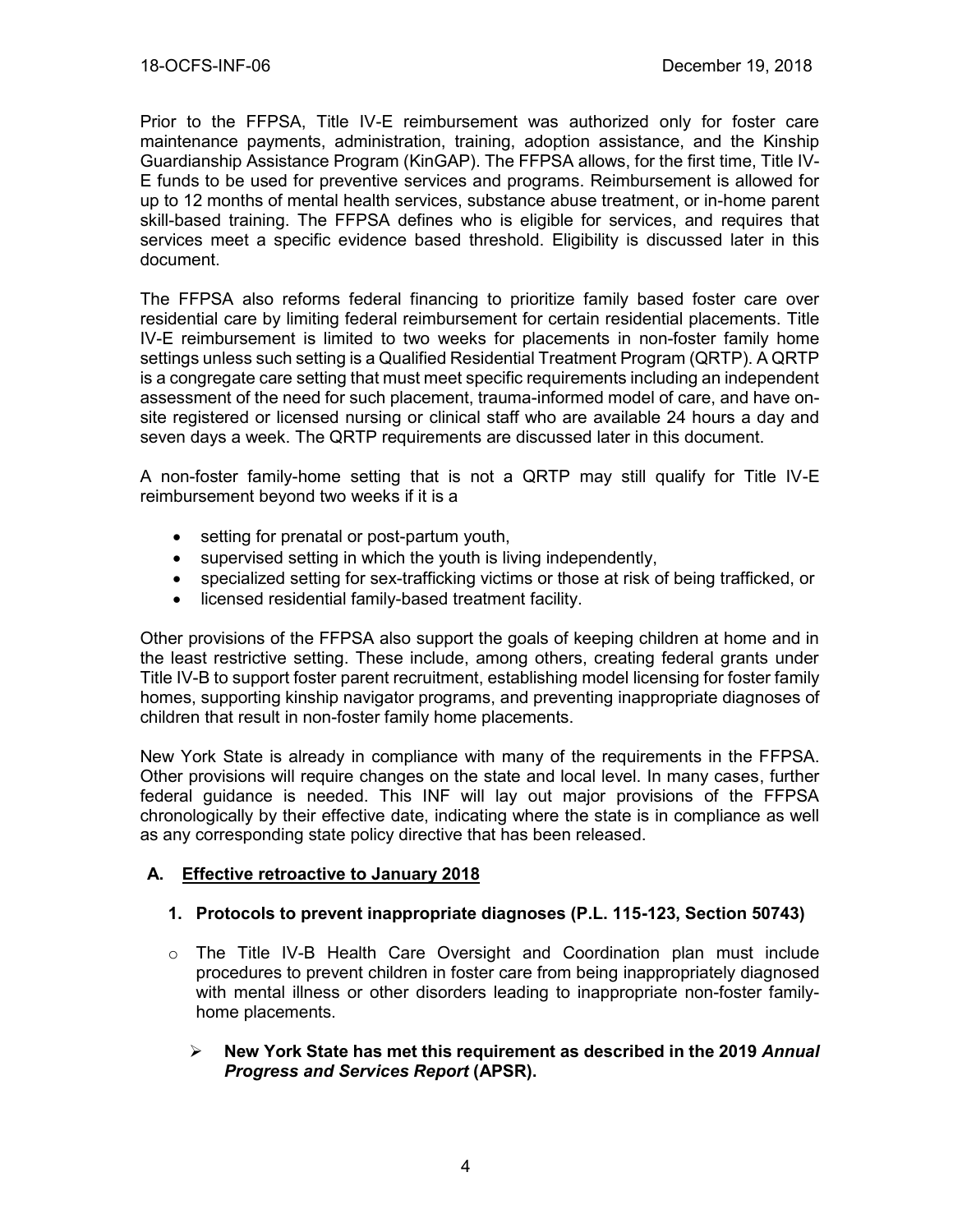# **2. Delay of adoption assistance phase-in (P.L. 115-123, Section 50781)**

- o The delinking of Title IV-E adoption assistance for children under the age of two from Aid to Families with Dependent Children (AFDC) income eligibility requirements is delayed until June 30, 2024. Children who do not reach the age of two within the federal fiscal year in which their adoption assistance agreement is signed will need to meet the 1996 AFDC income eligibility requirements.
- $\circ$  Title IV-E eligibility will not be impacted for children
	- $\triangleright$  whose adoption assistance agreements were signed between October 1, 2017, and January 1, 2018;
	- $\triangleright$  who entered into adoption assistance agreements between January 1, 2018, and February 9, 2018, but lost their eligibility because of FFPSA; and
	- $\triangleright$  whose sibling is Title IV-E eligible.
	- ➢ **New York State has met this requirement as described in the 2018 update to OCFS's** *[Eligibility Manual for Child Welfare](https://ocfs.ny.gov/main/publications/eligibility/2018-Eligibility-Manual.pdf)***. Part B., "Adoption Assistance Eligibility" (page 69) describes the steps required for LDSS compliance.**

# **B. Effective February 2018**

- **1. Modifications to the John H. Chafee Foster Care Independence Program (P.L. 115-123, Section 50753)**
- $\circ$  The name is changed to the John H. Chafee Foster Care Program for Successful Transition to Adulthood.
- o Extends availability of Education and Training Vouchers (ETVs) until a youth is 26 years old, and limits the duration a youth can receive an ETV to five years.
- o Authorizes Chafee funding until youth is 23 years old for youth who have
	- $\geq$  aged out of foster care at age 18, 19, or 20;
	- $\triangleright$  exited foster care to adoption or guardianship after attaining age 16; and
	- ➢ experienced foster care at age 14 or older and who have exited care for reasons other than adoption, guardianship, or aging out.
	- ➢ **New York State is not opting into the above provisions to expand the use of Chafee funding or ETV at this time.<sup>2</sup>**
- $\circ$  Youth who have been in foster care for at least six months, who are being discharged from foster care by reason of reaching 18 years of age or older, must be provided with documentation proving they were in foster care.
	- ➢ **New York State has met the requirement to provide proof of foster care; steps for LDSSs compliance are described in** [18-OCFS-ADM-16;](https://ocfs.ny.gov/main/policies/external/ocfs_2018/ADM/18-OCFS-ADM-16.docx) *Providing [Foster Care Placement Verification to Youth 18 Years of Age or Older Existing](https://ocfs.ny.gov/main/policies/external/ocfs_2018/ADM/18-OCFS-ADM-16.docx)  [Foster Care](https://ocfs.ny.gov/main/policies/external/ocfs_2018/ADM/18-OCFS-ADM-16.docx)*.

 $\overline{a}$ <sup>2</sup>See 18-OCFS-LCM-07, *[Federal Fiscal Year 2018 Independent Living Allocations](https://ocfs.ny.gov/main/policies/external/#LCM)*.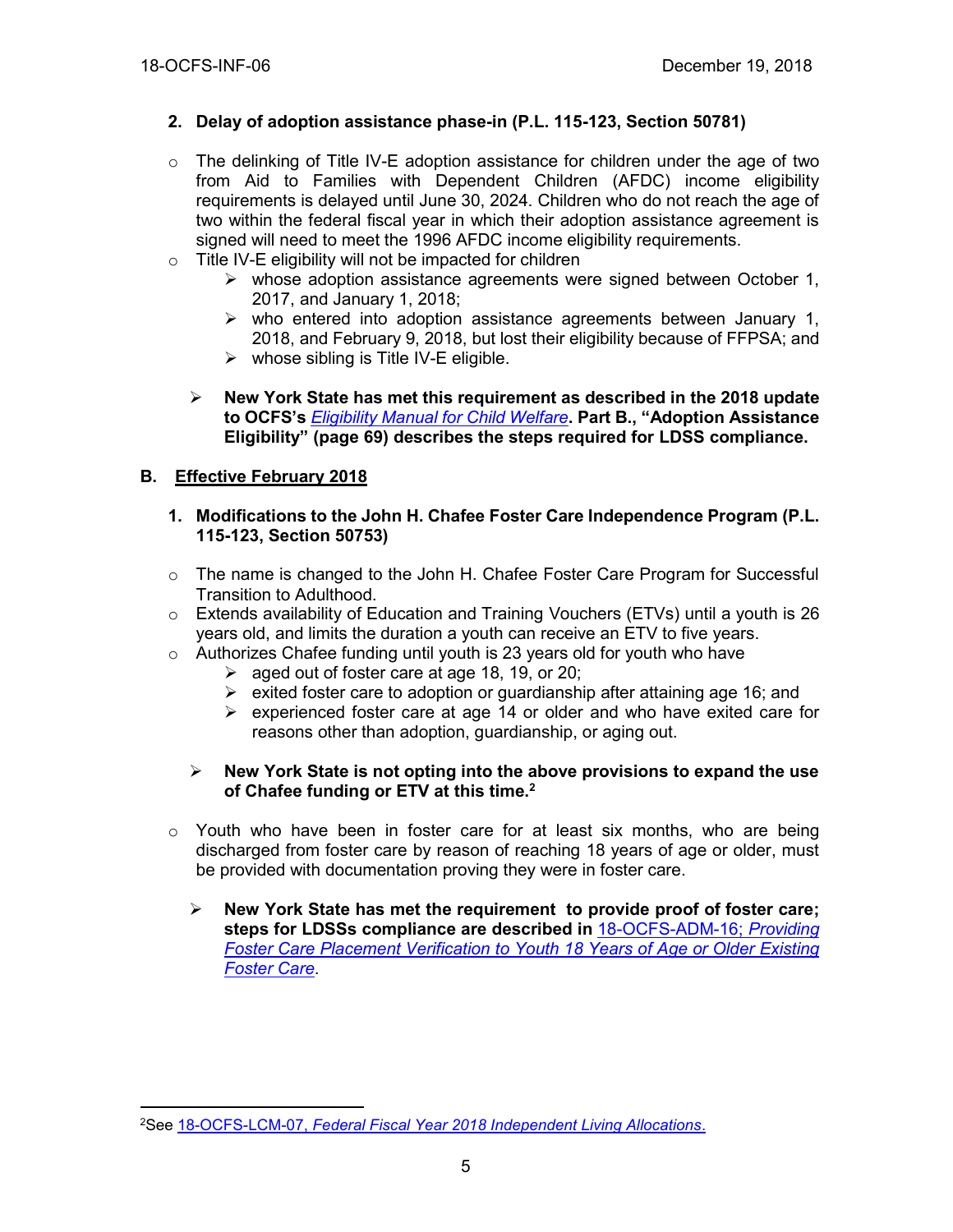# **2. Services for children under the age of five (P.L. 115-123, Section 50772)**

- $\circ$  The state requirement to describe services to address the developmental needs for children in foster care under the age of five is expanded to include children being served in-home or in a community-based setting.
	- ➢ **New York State has met this requirement as described in the 2019 APSR.**

## **C. Effective October 2018**

- **1. Title IV-E payments for children with parents in licensed residential familybased treatment facilities (P.L. 115-123, Section 50712)**
- $\circ$  Title IV-E foster care maintenance payments are authorized for 12 months for Title IV-E eligible children placed with their parents in licensed residential family-based treatment facilities.
- o The treatment facility must provide parenting skills training, parent education, and individual and family counseling under a trauma-informed treatment framework.
- **2. Expanding family reunification services (P.L. 115-123, Section 50721)**
- $\circ$  The current 15-month time limit on the use of Title IV-B funds for family reunification services for children in foster care is eliminated.
- $\circ$  Family reunification services are authorized for 15 months after the child returns home.
- **3. Tracking and preventing child maltreatment deaths (P.L. 115-123, Section 50732)**
- $\circ$  States are required to document steps taken to compile complete and accurate information on child maltreatment deaths to be reported to the National Child Abuse and Neglect Data System (NCANDS).
- $\circ$  States are also required to describe the steps taken to develop and implement a comprehensive statewide plan to prevent child maltreatment fatalities that involves and engages relevant public and private agency partners.
- ➢ **New York State has met this requirement as described in the 2019** *Annual Progress and Services Report* **(APSR).**
- **4. Criminal record and registry checks for adults working in child care institutions (P.L. 115-123, Section 50745)** *Delay permitted while NYS is seeking necessary statutory changes*
- $\circ$  All employees working in a child care institution must receive a fingerprint-based criminal history records check, Statewide Central Register check (SCR), and a check of the child abuse register in any state that the employee has resided in the last five years. Such checks must be completed by October 1, 2018, unless a delay is permitted.
- $\circ$  These requirements apply regardless of the level of contact the employee has with children in the child care institution.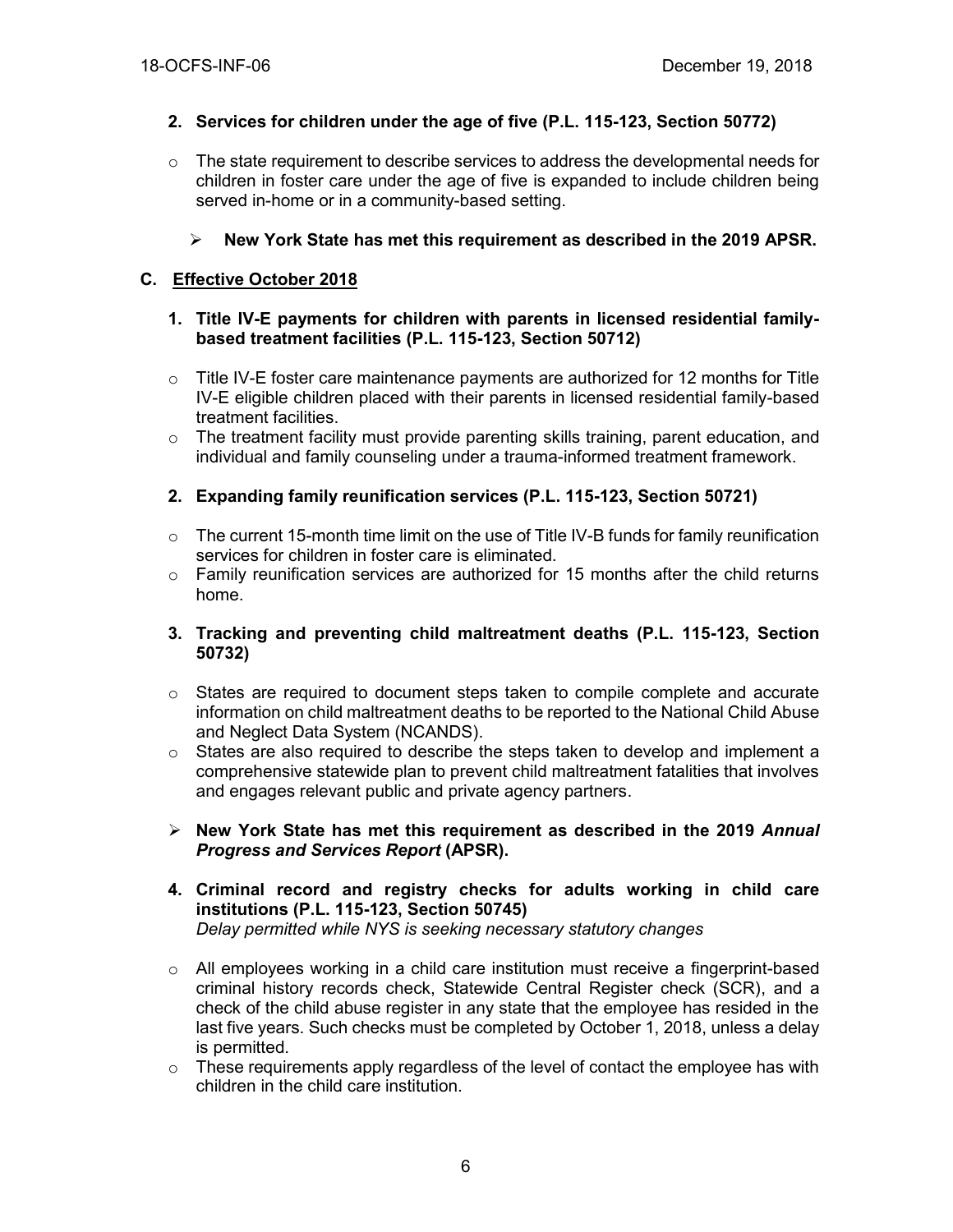o Child care institutions include group homes, residential treatment centers, shelters, and other congregate care settings.

# **D. Effective April 2019**

**1. Model licensing standards for foster family homes<sup>3</sup> (P.L. 115-123, Section 50731)**

*Delay permitted if legislation is needed.*

- $\circ$  States must provide DHHS specific information about whether the state standards for certifying or approving foster family homes are consistent with model licensing standards identified by DHHS, and the reasons for any differences.
- $\circ$  States must also provide information about whether non-safety standards are waived for relative foster homes, in accordance with federal waiver authority.

# ➢ **DHHS must identify model licensing standards by October 1, 2018.<sup>4</sup>**

#### **E. Effective September 29, 2021 (if the state's request for a two-year delay is granted)**

The following provisions are effective October 1, 2019; however, New York State has requested a two-year delay to September 29, 2021. If granted, the delay applies to all provisions collectively.

#### **1. Prevention activities under Title IV-E (P.L. 115-123, Section 50711)**

*If a delay is granted for the other provisions under this effective date, then Title IV-E reimbursement for prevention will also be delayed until September 29, 2021.*

- $\circ$  New York State has the option to claim Title IV-E funds for the following services for up to 12 months to prevent children's entry into foster care:
	- $\triangleright$  Mental health and substance abuse treatment provided by a qualified clinician
	- $\triangleright$  In-home parent skill-based programs, which must include parenting skills, training, parent education, and individual and family counseling
- $\circ$  Eligible services may be provided to the following categories of people when the need for services is directly related to the safety, permanency, or well-being of the child, or to prevent entry into foster care:
	- $\triangleright$  Children who are identified as candidates for foster care who can safely remain at home or in a kinship placement upon the receipt of allowable services (a candidate for foster care is a child at imminent risk of entering foster care, whether or not the child would be eligible for Title IV-E, who could safely remain at home or in a kinship placement if services are provided to prevent the child from entering foster care<sup>5</sup>)
	- $\triangleright$  Children in foster care who are pregnant or parenting

 $\overline{a}$ <sup>3</sup> The term "foster family home" as used in the FFPSA is a "foster family boarding home" as defined in New York State 18 NYCRR 443.1(j).

<sup>4</sup> Final model licensing standards have not been released by ACF as of the time of this INF's publication.

<sup>5</sup> See 18-OCFS-LCM-04, *[Federal Foster Care Candidacy Requirements.](https://ocfs.ny.gov/main/policies/external/ocfs_2018/LCM/18-OCFS-LCM-04.docx)*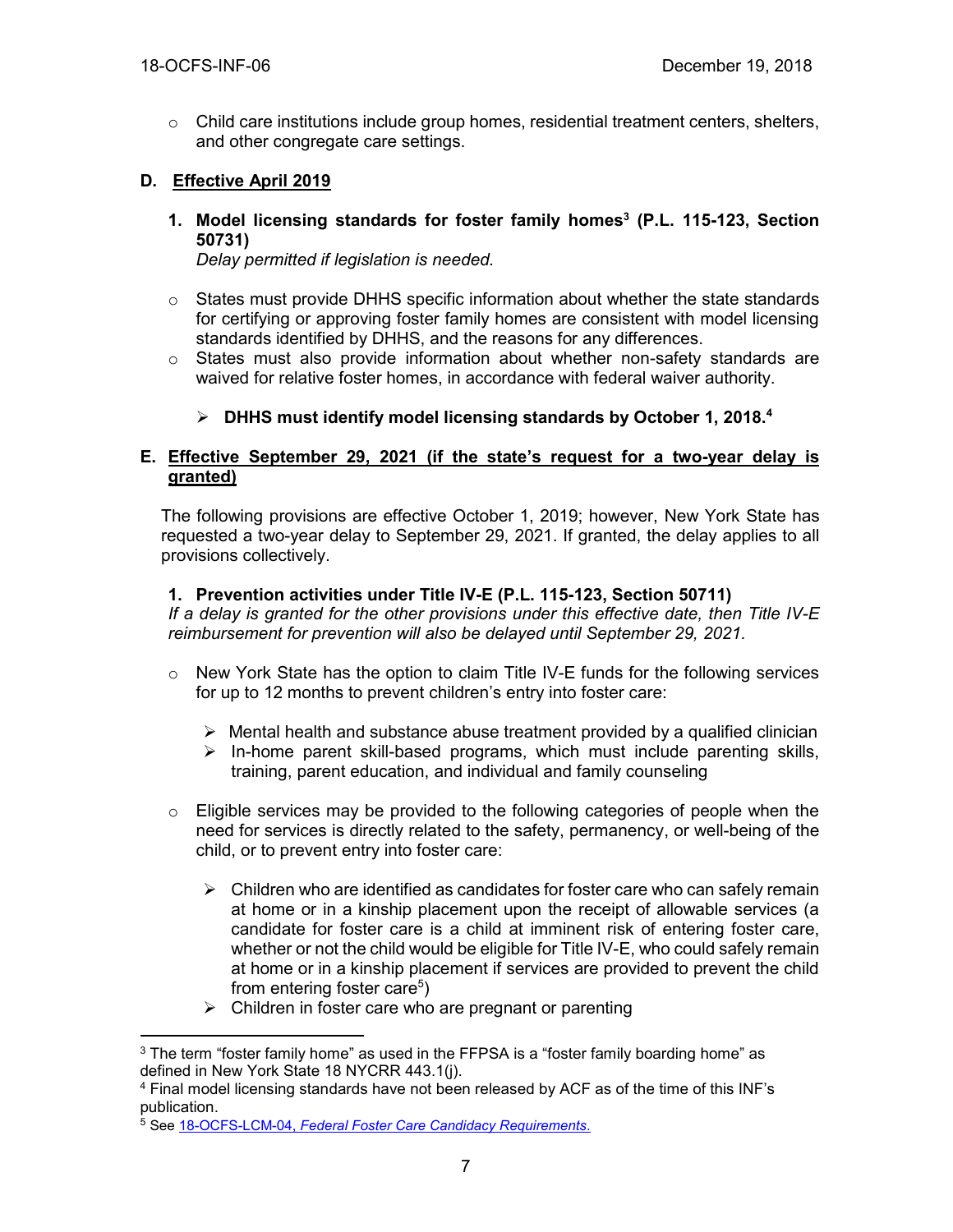$\overline{a}$ 

- $\triangleright$  Parents or kinship caregivers of those listed above
- $\circ$  A prevention plan must be developed for each child that specifies the services and programs he/she will receive in advance of the provision of such services.
- $\circ$  Eligible services are reimbursable under Title IV-E for 12 months beginning the date the child is identified in the prevention plan as either a candidate for foster care or as a pregnant or parenting youth in need of services.
- o Conditions for eligible services are as follows:
	- $\triangleright$  Must be trauma-informed as defined in the FFPSA
	- $\triangleright$  Must meet general practice requirements, including the following:
		- Having a written practice protocol and administration
		- No empirical basis suggesting a risk of harm
		- If multiple studies have been conducted, those studies support the benefits of the practice
	- $\triangleright$  Must meet one of the following three thresholds, and have a well-designed and rigorous evaluation strategy

Promising Practice: The definition includes that the practice is a superior practice as shown by at least one study, determined to be well-designed and well-executed, and using a control group.

Supported Practice: The definition includes that the practice is a superior practice as shown by at least one study, determined to be well-designed and well-executed, using a random-controlled trial or rigorous quasi-experimental design. The study must show sustained success for at least six months after the end of treatment.

Well-Supported Practice: The definition includes that the practice is a superior practice as shown by at least two studies, determined to be well-designed and wellexecuted, using a random-controlled trial or rigorous quasi-experimental design. At least one study must show sustained success for at least one year after treatment.

#### **At least 50 percent of the amount paid to the state must be for prevention services that meet the "well-supported" practice criteria.**

- $\circ$  DHHS to establish a clearinghouse of promising, supported, and well-supported practices.<sup>6</sup>
- $\circ$  Title IV-E reimbursement is available for 50 percent of expenditures for eligible services beginning September 29, 2021, (if a two-year delay is granted) and before October 1, 2026. Beginning after September 30, 2026, eligible services will be reimbursable at the applicable federal medical assistance percentage.
- $\circ$  Title IV-E reimbursement is available for 50 percent of administration and training costs.

<sup>6</sup> ACYF-CB-PI-18-09, Attachment C sets forth the first services and programs under review by the Title IV-E Prevention Services Clearinghouse.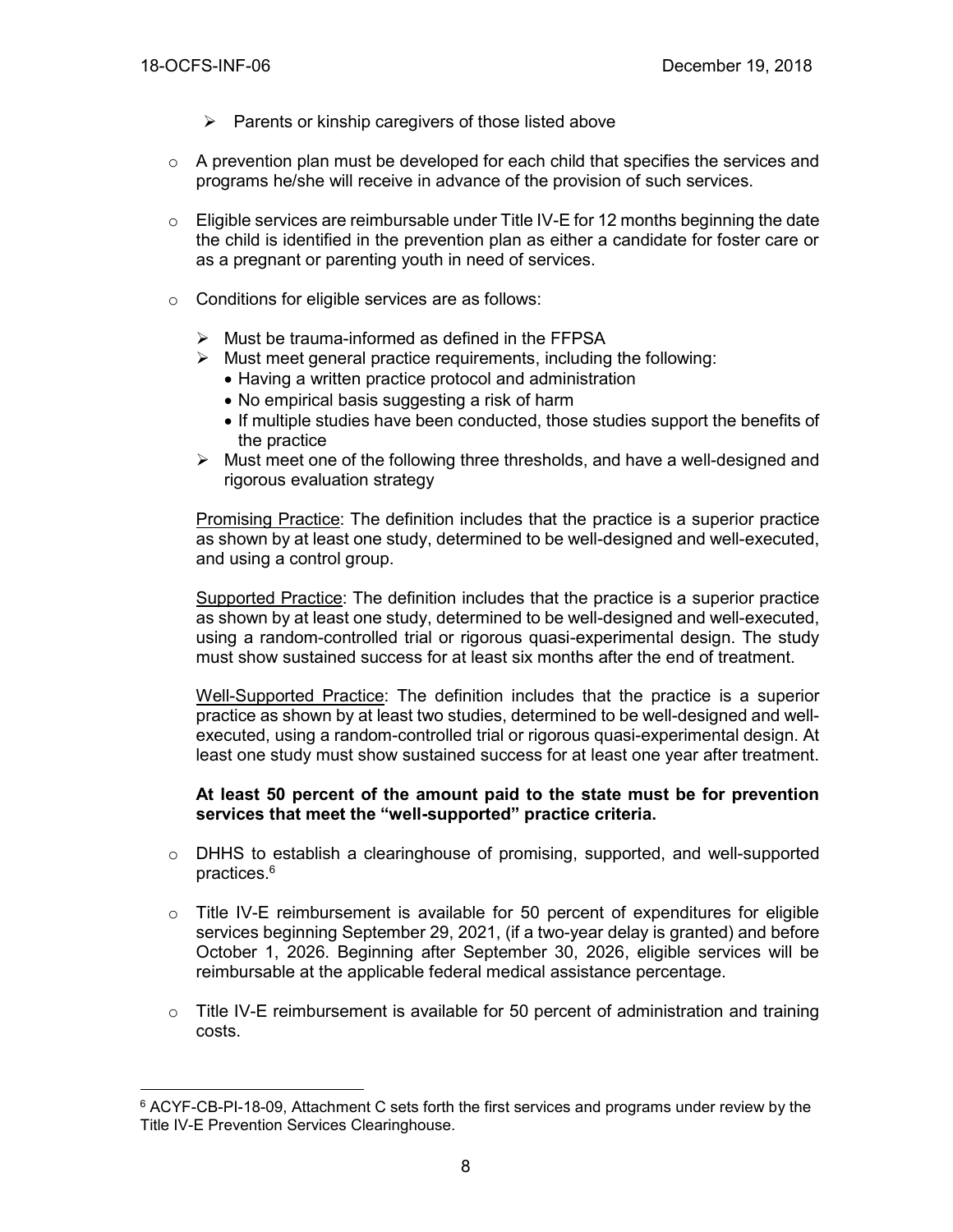**2. Limit on Title IV-E reimbursement for youth placed in non-foster family home settings (P.L. 115-123, Section 50741)**

*New York State has requested a delay of two years, from October 1, 2019, to September 29, 2021. If granted, Title IV-E reimbursement for prevention will also be delayed until September 29, 2021.*

- $\circ$  Claiming for Title IV-E reimbursement for foster care maintenance payments is limited to 14 days each time a child is placed in a non-foster family home setting. This limitation applies only to children placed in a non-foster family home setting **on or after the effective date of this provision** (the date being dependent on whether a delay is granted). The only types of non-foster family home settings for which Title IV-E may be claimed beyond 14 days are
	- $\triangleright$  settings that specialize in providing prenatal, post-partum, or parenting supports for youth;
	- ➢ licensed residential family-based substance abuse treatment facilities where an eligible child is placed with a parent;
	- $\triangleright$  settings that provide high-quality residential care and supportive services to youth who have been found to be, or are at risk of becoming, sex trafficking victims;
	- $\triangleright$  supervised settings for youth who have reached the age of 18, in which the youth is living independently (such as supervised independent living programs); and
	- $\triangleright$  QRTPs that have met all the requirements specified below.
- o Settings operated primarily for the placement of adjudicated youth are not subject to the Title IV-E limits described above. New York State must certify that policies significantly increasing the population in the juvenile justice system will not be enacted as a result.

# **3. Qualified Residential Treatment Program (QRTP) (P.L. 115-123, Section 50741)**

*New York State has requested a delay of two years, from October 1, 2019, to September 29, 2021. If granted, Title IV-E reimbursement for prevention will also be delayed until September 29, 2021.*

The requirements described below apply only to children placed in congregate care settings on or after the effective date of this provision (the date being dependent on whether a delay is granted).

- $\circ$  A QRTP is a specific category of non-foster family home placement that qualifies for Title IV-E foster care maintenance payments. QRTPs must meet the definition of child care institution, including that they must be licensed and that criminal record and SCR checks must be conducted for all employees. A QRTP must
	- $\triangleright$  have a trauma-informed treatment model designed to address the needs of children with serious emotional or behavioral disorders;
	- $\triangleright$  have on-site registered or licensed nursing or clinical staff who are available 24 hours a day and seven days a week;
	- ➢ facilitate and document family outreach, including siblings, and document how the family is integrated into the treatment process, including post-discharge;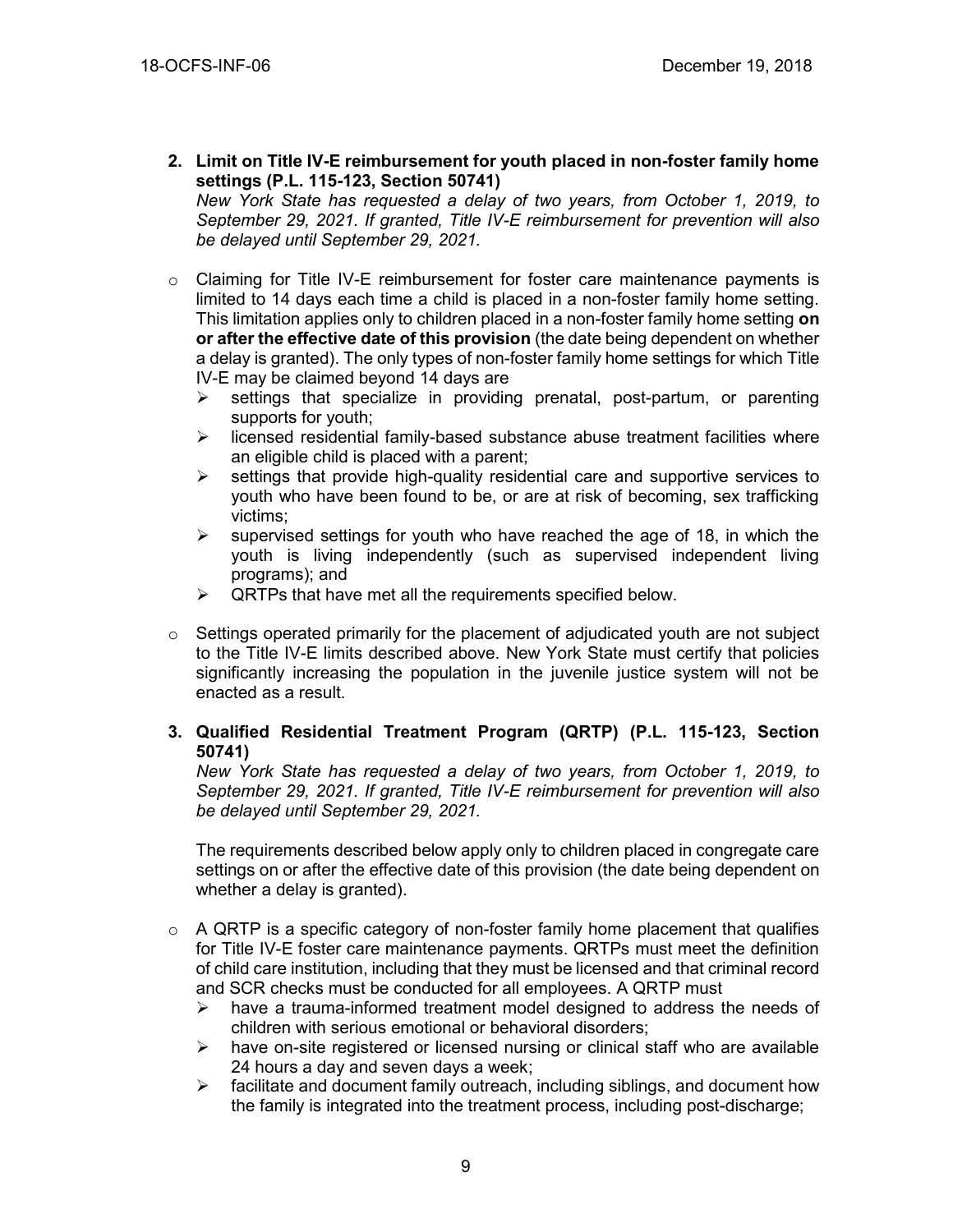- $\triangleright$  provide discharge planning and family-based aftercare support for at least six months post-discharge; and
- $\triangleright$  be accredited by one of the following:
	- The Commission on Accreditation of Rehabilitation Facilities
	- The Joint Commission on Accreditation of Healthcare Organizations
	- The Council on Accreditation
	- Another independent, non-profit accrediting organization approved by **DHHS**

#### **Assessment to Determine Appropriateness of Placement in a QRTP (P.L. 115- 123, section 50742)**

- $\circ$  To qualify for Title IV-E reimbursement for foster care maintenance payments, an assessment must be conducted within 30 days of a child being placed in a QRTP to determine whether such placement is appropriate or whether the child's needs can be met in a less restrictive setting.
- o The assessment must be conducted
	- $\triangleright$  by a trained professional or licensed clinician who is not a state employee or affiliated with any placement setting in the state;
	- ➢ using an age-appropriate, evidence-based, validated, functional assessment tool; and
	- $\triangleright$  in conjunction with a family and permanency team, including all appropriate family members, fictive kin, and family resources as well as persons selected by a child age 14 or older.
- o If the assessment cannot be completed within 30 days of the child's placement, **no** federal reimbursement will be provided for foster care maintenance payments for any portion of the child's placement in the QRTP.
- $\circ$  If the assessment determines that the child should be placed in a QRTP
	- $\triangleright$  the assessor must document the reasons the child's needs cannot be met by his or her family or by a foster boarding home, and why a QRTP is appropriate;
	- $\geq$  a court must review and approve the assessment within 60 days of placement. If this does not occur, then Title IV-E foster care maintenance payments may only be claimed for the first 60 days of placement;
	- $\triangleright$  evidence must be submitted at each permanency hearing demonstrating why the QRTP continues to be the most appropriate placement, how the child's needs are being met, and the efforts made to prepare for the child to leave the QRTP; and
	- $\triangleright$  state or local agency approval is required for children in a QRTP for 12 consecutive months or 18 nonconsecutive months.
- o If the assessment or court determines that the child should **not** be placed in a QRTP, then federal reimbursement is only allowable for an additional 30 days, to transition the child to a more appropriate placement.
- $\circ$  Title IV-E reimbursement may be claimed for administrative costs for the duration of the QRTP placement regardless of whether the assessment, documentation, and judicial determination requirements are met.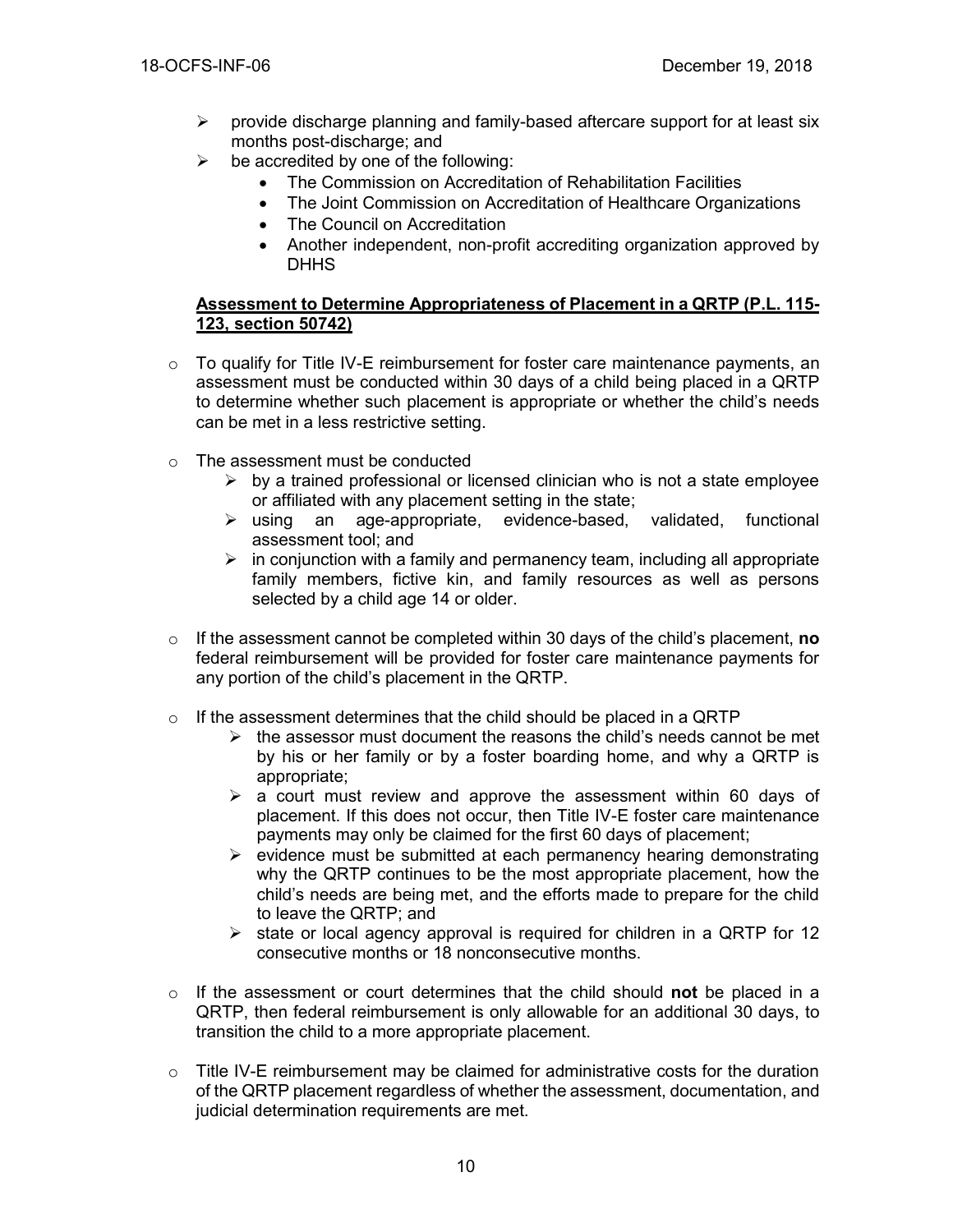- **4. Definition of a foster family home (P.L. 115-123, Section 50741)** *New York State has requested a delay of two years, from October 1, 2019, to September 29, 2021; if granted, then Title IV-E reimbursement for prevention will also be delayed until September 29, 2021.*
- $\circ$  Foster family homes are defined as providing care for up to six children who are in foster care, except when more children are necessary to allow
	- $\triangleright$  a parenting youth in foster care to remain with his or her child,
	- $\triangleright$  siblings to remain together,
	- $\triangleright$  a child with an established meaningful relationship to remain with the foster family, or
	- $\triangleright$  a specially trained family to provide care to a child with a severe disability.

#### **5. Assurance of nonimpact on the juvenile justice system (P.L. 115-123, Section 50741)**

*New York State has requested a delay of two years, from October 1, 2019, to September 29, 2021; if granted, then Title IV-E reimbursement for prevention will also be delayed until September 29, 2021.*

 $\circ$  States must certify that policies significantly increasing the population in the juvenile justice system will not be enacted in response to the limitation of Title IV-E reimbursement for youth not placed in foster family homes.

# **F. Effective October 2027**

# **1. Electronic Interstate Case Processing (P.L 115-123, Section 50722)**

- $\circ$  States must use an electronic interstate processing system to help expedite the interstate placement of children in foster care, guardianship, or adoption for the placement of children across state lines when children are in the custody of a state or county, being placed for private/independent adoption, or under certain circumstances, being placed by a parent or guardian in a residential treatment facility.
	- ➢ **New York State has met this requirement; steps for LDSS compliance are described in** 18-OCFS-ADM-17, *[Requirements for Use of the National](https://ocfs.ny.gov/main/policies/external/ocfs_2018/ADM/18-OCFS-ADM-17.docx)  [Electronic Interstate Compact Enterprise \(NEICE\)](https://ocfs.ny.gov/main/policies/external/ocfs_2018/ADM/18-OCFS-ADM-17.docx).*

#### **IV. Local Preparation**

The FFPSA places a greater emphasis on family-based care. Implementation will require both state and local changes, and OCFS will provide specific guidance as federal direction is received. OCFS has been convening with LDSSs and VAs to collaborate in developing a workbook to assist with implementation, which will be released upon completion.

Pending further direction, LDSSs and VAs should be assessing the FFPSA requirements against their current capacity and begin collaborating towards implementation of the new standards. Work that has been undertaken already,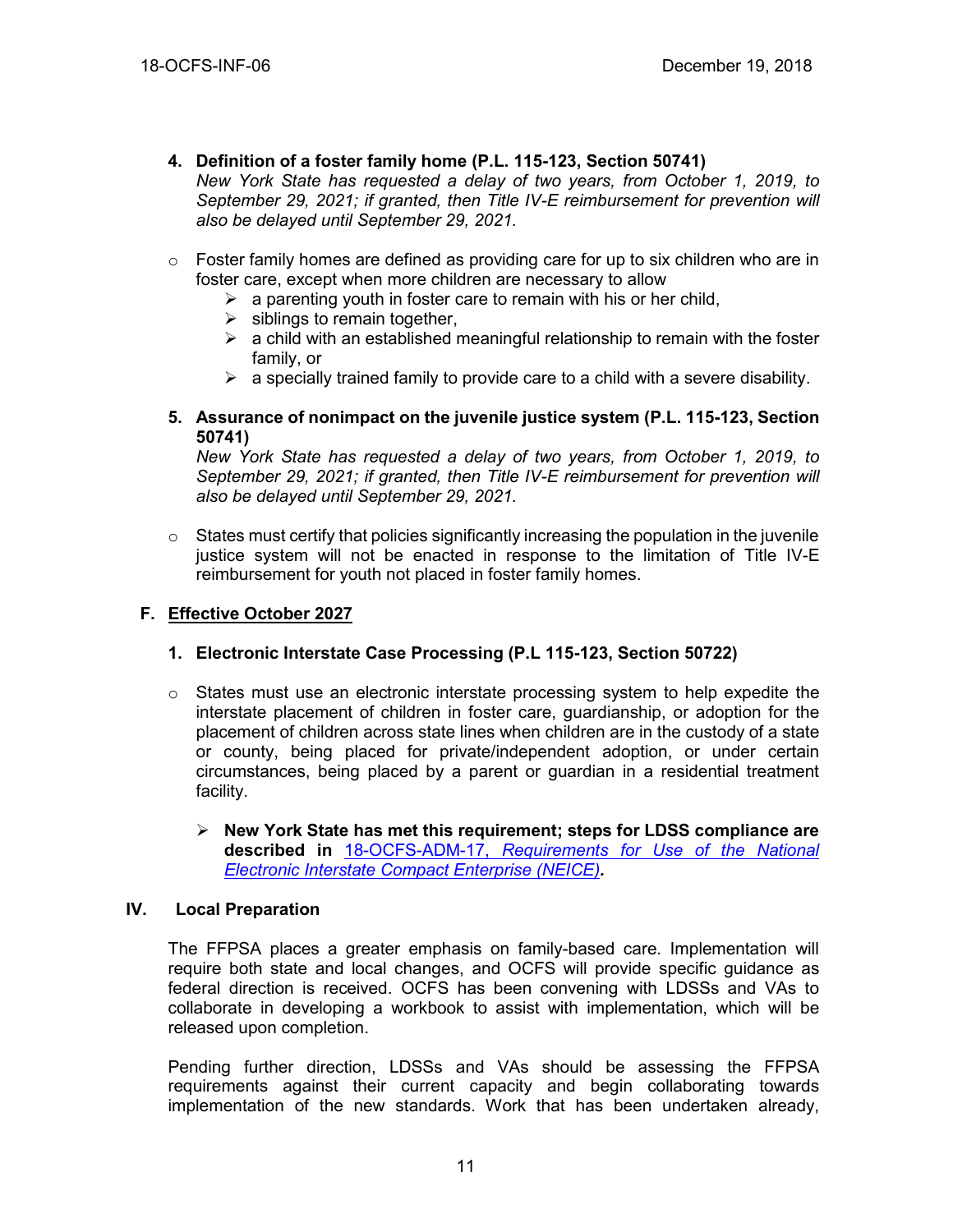including the development of kinship plans and the Foster/Adoptive Recruitment and Retention Plan, will assist in meeting the requirements of the FFPSA.

In preparation for implementation, LDSSs and VAs should consider the following:

- the range of preventive services available, including whether any evidencebased assessments have been conducted
- strategies for blind removals and triaging needs for foster care children/youth at the point of removal
- decision-making processes that determine the appropriate level of care for new admissions
- strategies to identify and utilize kin as resources at the time of removal, and on an ongoing basis after a non-kinship foster care placement is made
- the process localities and agencies use to support kinship care and relative foster homes
- the profile of children in care both in foster homes and congregate care
- the capacity of existing foster boarding homes to support an increase in the number of children being referred
- the availability of therapeutic foster boarding homes
- strategies for recruitment and retention of foster parents
- the number/percent of children in foster care in congregate care settings and whether such children could be stepped down to a family-based setting
- the current permanency plans for children/youth in congregate care, to determine services needed for discharge and after-care support

OCFS encourages the LDSS leadership to engage in discussions with the local family courts, contracted voluntary agencies, and advocates to develop a strong network of care and modify internal business processes to comply with the federal requirements.

# **V. Contacts**

Any questions concerning this release should be directed to the appropriate regional office, Division of Child Welfare and Community Services:

Buffalo Regional Office – Amanda Darling (716) 847-3145 [Amanda.Darling@ocfs.ny.gov](mailto:Amanda.Darling@ocfs.ny.gov) Rochester Regional Office – Karen Lewter (585) 238-8201 [Karen.Lewter@ocfs.ny.gov](mailto:Karen.Lewter@ocfs.ny.gov) Syracuse Regional Office – Sara Simon (315) 423-1200 [Sara.Simon@ocfs.ny.gov](mailto:Sara.Simon@ocfs.ny.gov) Albany Regional Office – John Lockwood (518) 486-7078 [John.Lockwood@ocfs.ny.gov](mailto:John.Lockwood@ocfs.ny.gov) Spring Valley Regional Office –Thalia Wright (845) 708-2498 [Thalia.Wright@ocfs.ny.gov](file:///C:/Users/IT0530/AppData/Local/Microsoft/Windows/Temporary%20Internet%20Files/Content.Outlook/H1NBTCGC/Thalia.Wright@ocfs.ny.gov) New York City Regional Office – Ronni Fuchs (212) 383-4873 [Ronni.Fuchs@ocfs.ny.gov](mailto:Ronni.Fuchs@ocfs.ny.gov) Native American Services – Heather LaForme (716) 847-3123 [Heather.LaForme@ocfs.ny.gov](mailto:Heather.LaForme@ocfs.ny.gov)